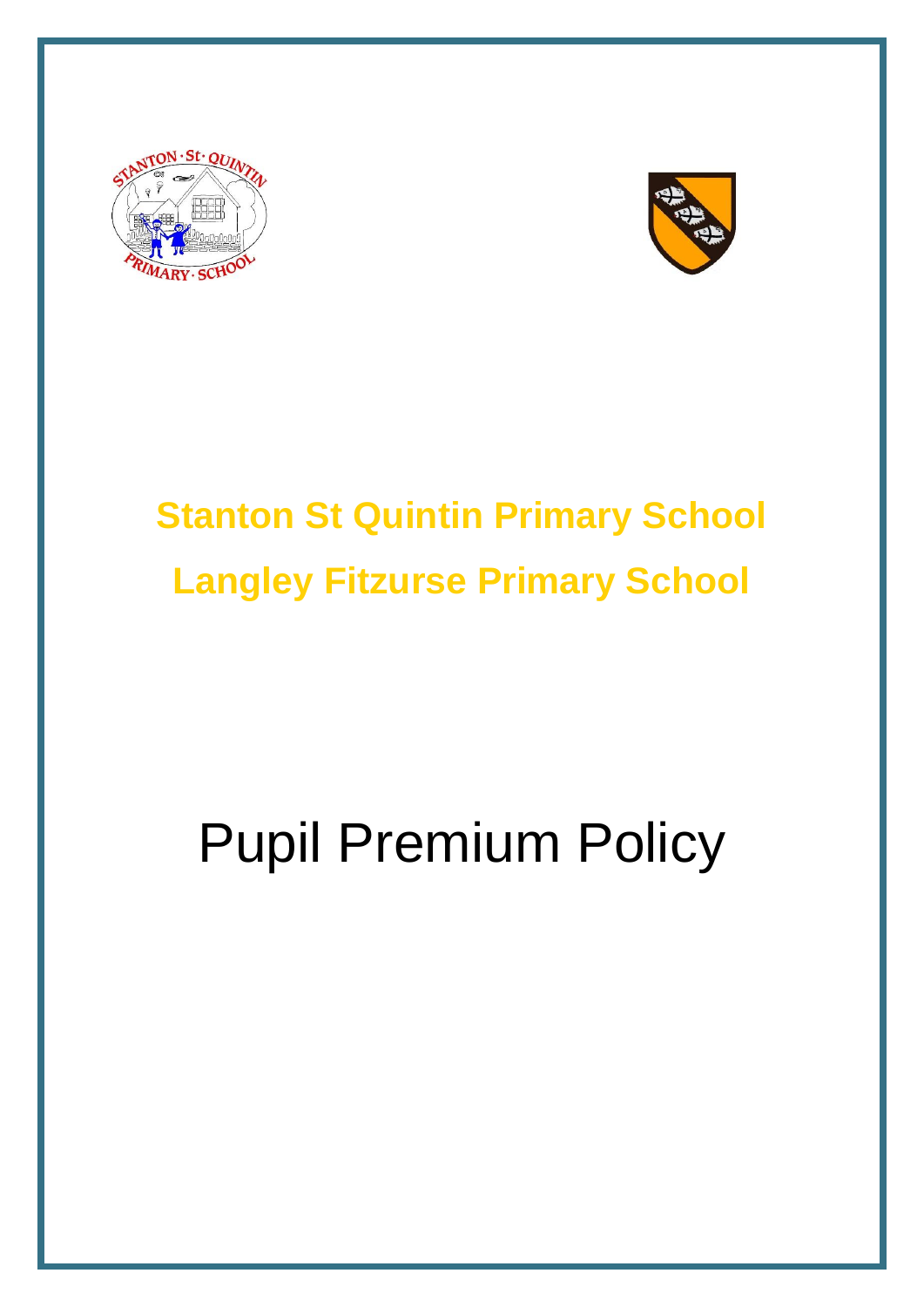#### **Contents:**

#### [Statement of intent](#page-2-0)

- 1. [Legal framework](#page-3-0)
- 2. [PPG allocation rates](#page-3-1)
- 3. [Objectives](#page-3-2)
- 4. [How PPG can be spent](#page-4-0)
- 5. [Our long-term strategy for success](#page-4-1)
- 6. [A tiered approach to PPG spending](#page-6-0)
- 7. [Use of the LAC and PLAC premiums](#page-6-1)
- 8. [Example interventions](#page-7-0)
- 9. [Use of the service pupil premium \(SPP\)](#page-7-1)
- 10. [Accountability](#page-8-0)
- 11. [Reporting](#page-9-0)
- 12. [Pupil premium reviews](#page-9-1)
- 13. [Monitoring and review](#page-10-0)

#### **Appendices**

Appendix 1 – [Pupil Premium Reporting Langley Fitzurse Church of England School](#page-11-0) Appendix 2 – [Pupil Premium Reporting Stanton St Quintin Primary School](#page-11-0)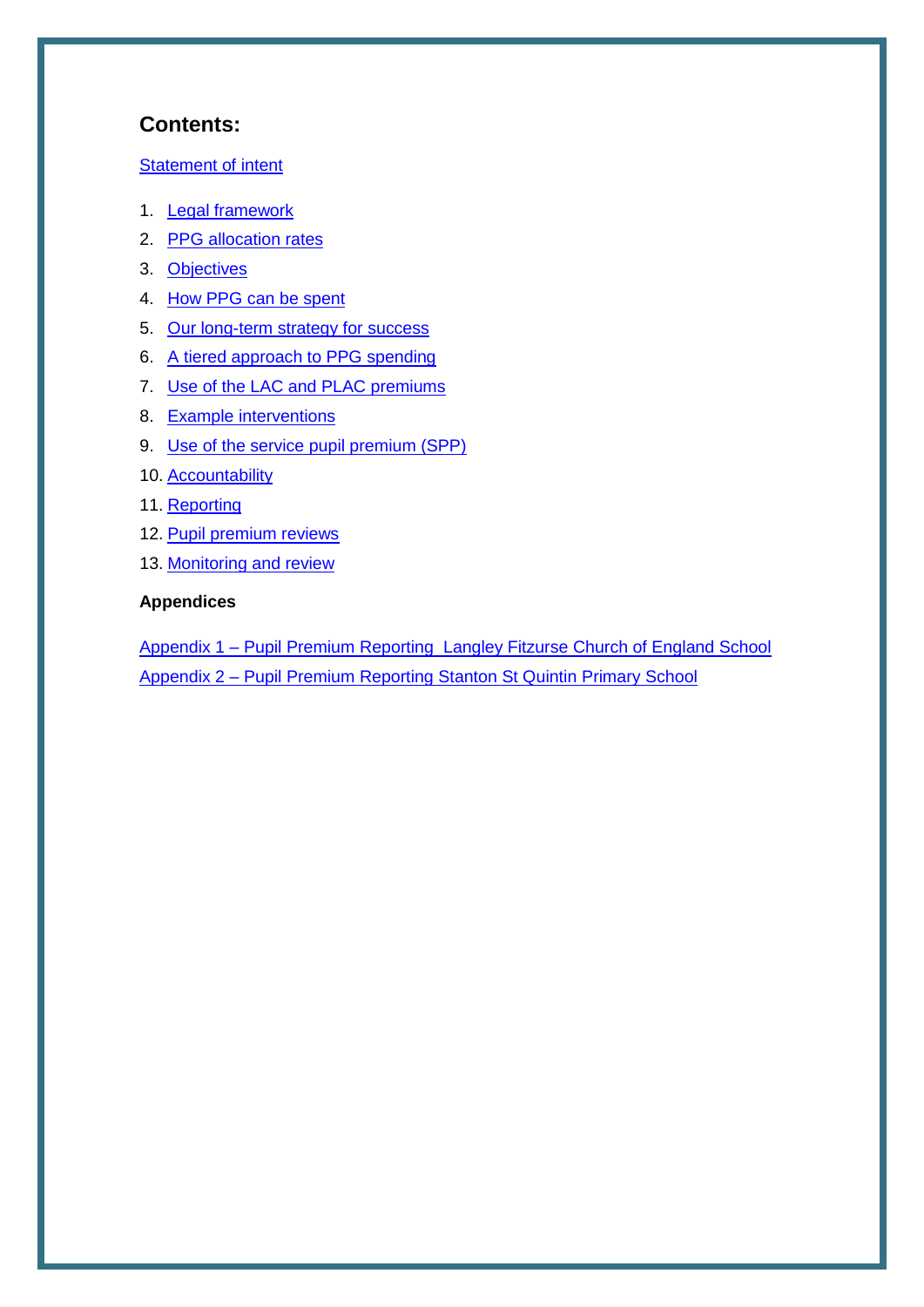## <span id="page-2-0"></span>**Statement of intent**

At **Stanton St Quintin and Langley Fitzurse Primary Schools**, we believe that the highest possible standards can only be achieved by having the highest expectations of all learners. Some pupils from disadvantaged backgrounds require additional support; therefore, we will use all the resources available to help them reach their full potential, including the pupil premium grant (PPG).

The PPG was created to provide funding for three key areas:

- Raising the attainment of disadvantaged pupils and closing the gap with their peers.
- Providing funding for LAC and previously LAC (PLAC).
- Supporting pupils with parents in the armed forces.

This policy outlines the amount of funding available, the school's strategy for spending the PPG effectively, and the procedures for ensuring the funding is allocated correctly.

Signed by:

Headteacher Date:

Chair of governors Date: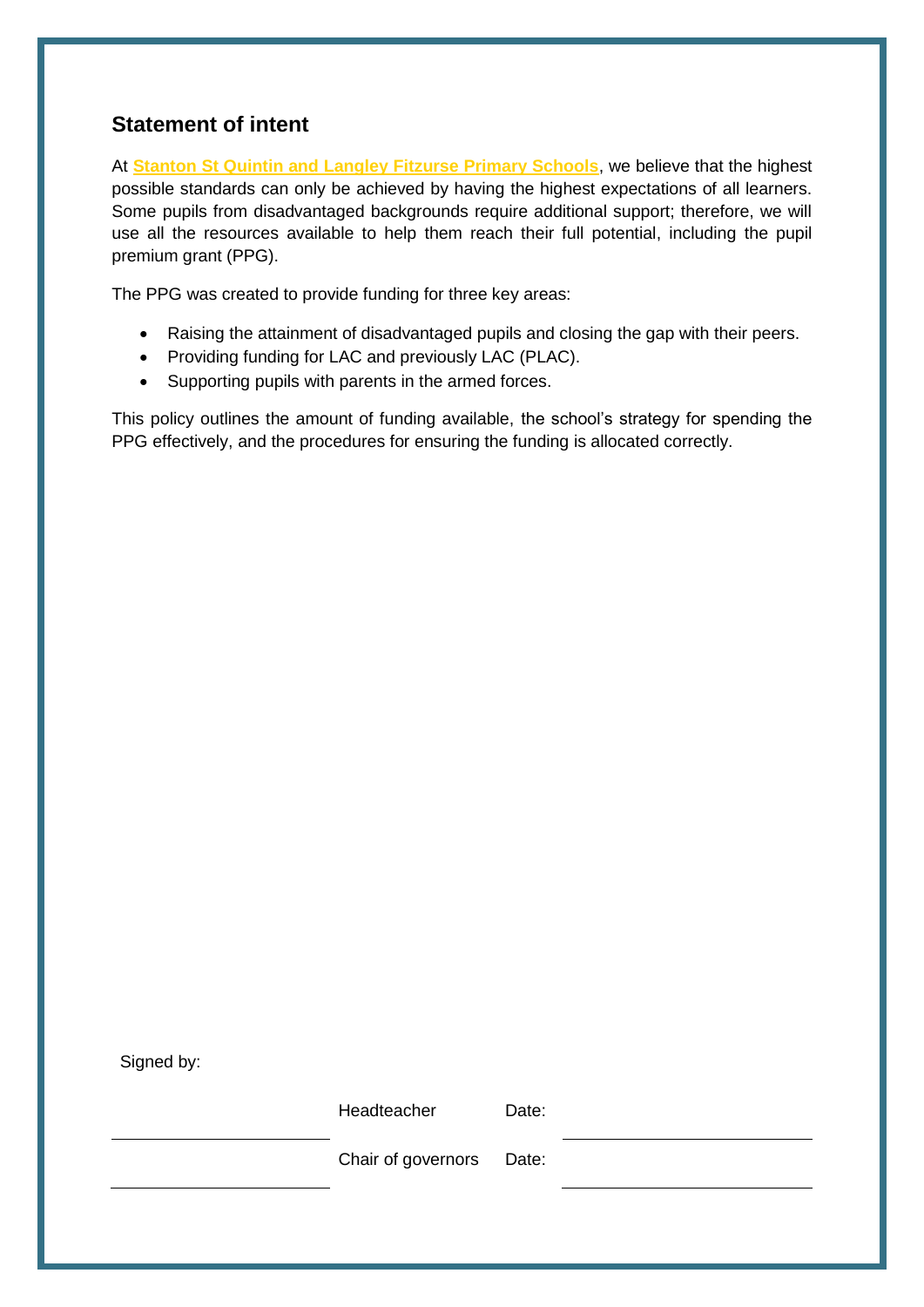## <span id="page-3-0"></span>**1. Legal framework**

- 1.1. This policy has due regard to all relevant legislation and guidance including, but not limited to, the following:
	- Children Act 1989
	- Equality Act 2010
	- DfE (2018) 'Promoting the education of looked-after children and previously looked-after children'
	- NCTL and the Teaching Schools Council (TSC) (2018) 'Effective pupil premium reviews'
	- Education Endowment Foundation (EEF) (2019) 'The EEF Guide to the Pupil Premium'
	- ESFA (2020) 'Pupil premium: conditions of grant 2020 to 2021'
	- Ministry of Defence (MoD) (2020) 'The Service Pupil Premium: what you need to know'

## **2. PPG allocation rates**

<span id="page-3-1"></span>

| 2.1. |  | For the financial year 2020 to 2021, grant allocations are as follows: |  |
|------|--|------------------------------------------------------------------------|--|
|      |  |                                                                        |  |

| <b>Disadvantaged pupils</b>                                                                                                                                                    | <b>PPG</b> amount<br>per pupil   |
|--------------------------------------------------------------------------------------------------------------------------------------------------------------------------------|----------------------------------|
| Pupils in Reception to Year 6 recorded as 'Ever 6 FSM'                                                                                                                         | £1,345                           |
| Pupils in Year 7 to Year 11 recorded as 'Ever 6 FSM'                                                                                                                           | £955                             |
| LAC as defined in the Children Act 1989 – children who are in the care<br>of, or provided with accommodation by, an English LA                                                 | £2,345                           |
| PLAC who have ceased to be looked after by an LA in England or Wales<br>because of adoption, a special guardianship order, a child<br>arrangements order, or a residence order | £2,345                           |
| <b>Service children</b>                                                                                                                                                        | <b>Grant amount</b><br>per pupil |
| Any pupil in Reception to Year 11 recorded as an 'Ever 6 service child'<br>or in receipt of a child pension from the MoD                                                       | £310                             |

## <span id="page-3-2"></span>**3. Objectives**

3.1. To provide additional educational support to raise the achievement of pupils in receipt of the PPG.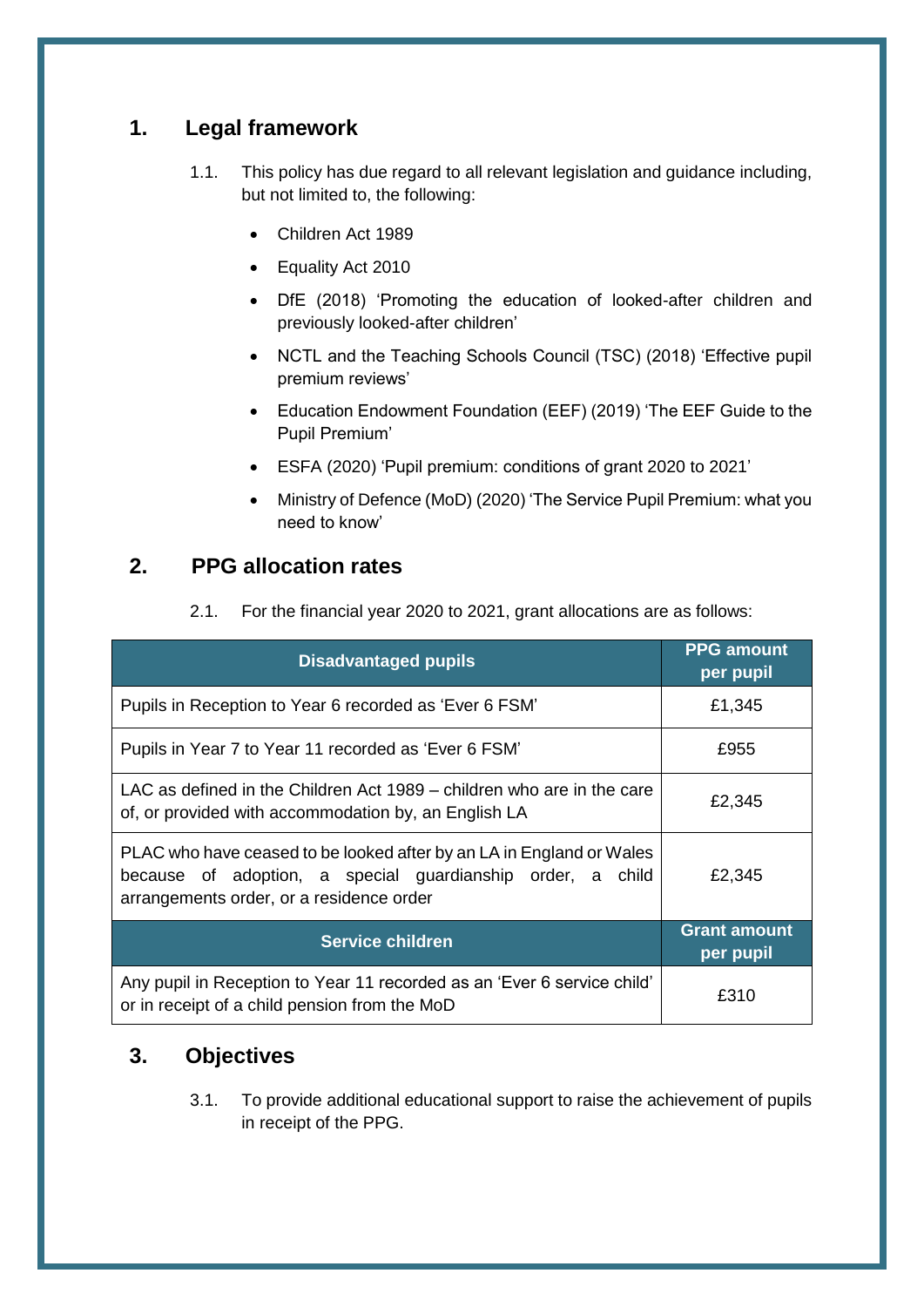- 3.2. To narrow the gap between the educational achievement of these pupils and their peers.
- 3.3. To address underlying inequalities, as far as possible, between pupils.
- 3.4. To ensure that the PPG reaches the pupils who need it most.
- 3.5. To make a significant impact on the education and lives of these pupils.
- 3.6. To work in partnership with the parents of pupils to collectively ensure pupils' success.

#### <span id="page-4-0"></span>**4. How PPG can be spent**

- 4.1. Under the terms of the PPG, the funding may be spent in the following ways:
	- For the purposes of the school, i.e. for the educational benefit of pupils registered at the school
	- For the benefit of pupils registered at other maintained schools or academies
	- On community facilities, i.e. services whose provision furthers any charitable purpose for the benefit of pupils at the school or their families, or people who live or work in the locality in which the school is situated
- 4.2. If the PPG is not used within the academic year, some or all of it may be carried forward to the following year.

#### <span id="page-4-1"></span>**5. Our long-term strategy for success**

- 5.1. We maximise use of the PPG by:
	- Assigning a pupil premium lead to champion the educational needs of PPG recipients and ensure the implementation of this policy.
	- Ensuring PPG funding and spending can be identified within the school's budget.
	- Consulting the pupil premium lead, governors, staff, and parents when deciding how funds are spent.
	- Assessing the individual provisions required for each pupil in receipt of the PPG.
- 5.2. The use of PPG is an integral part of the wider strategic view and is aligned to the wider SDP, which contains the following considerations:
	- Expenditure
	- Recruitment
	- Teaching practice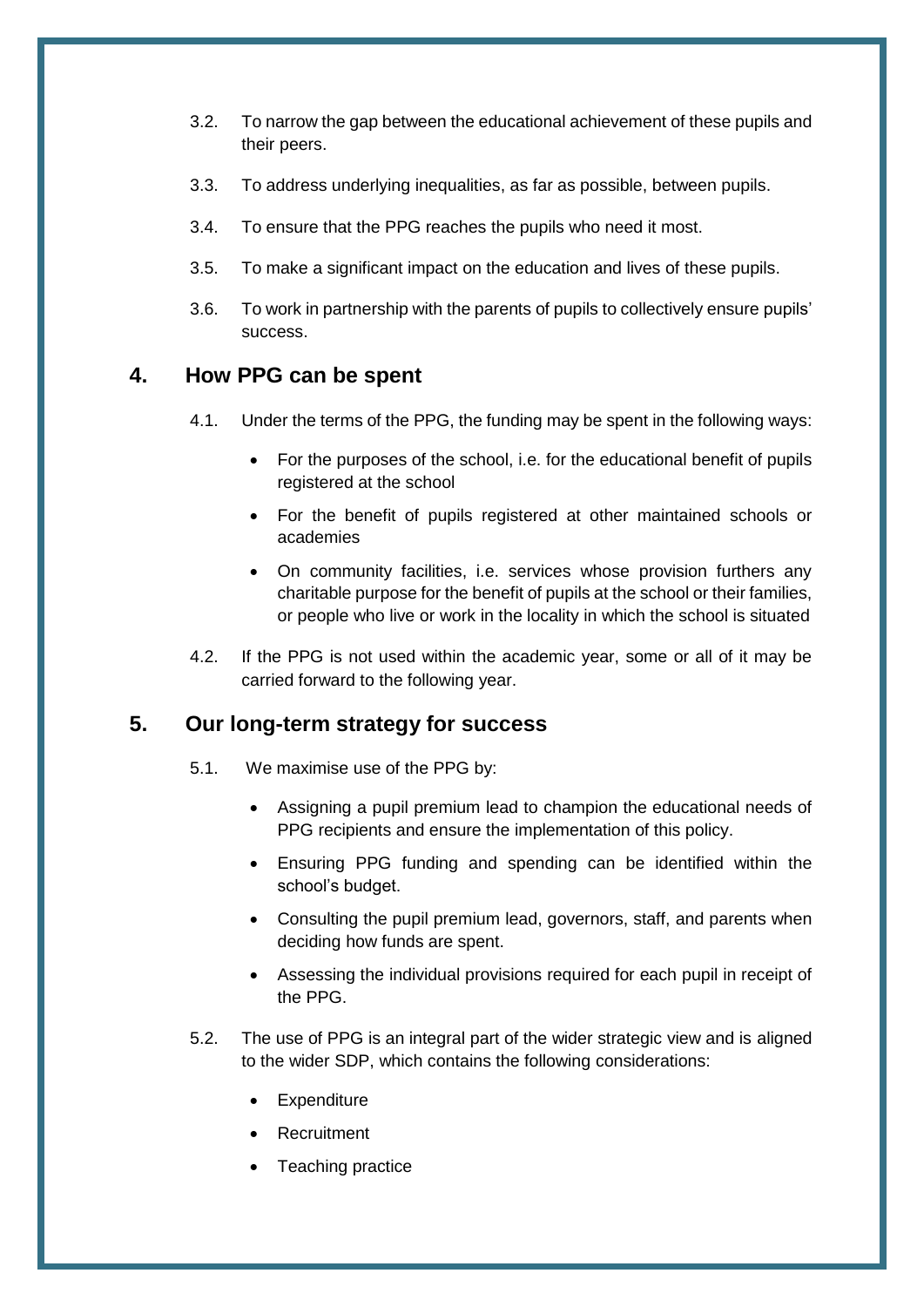- Staff development
- 5.3. We conduct light-touch annual reviews to inform the plan and form the school's pupil premium statement.
- 5.4. We explore evidence-based summaries of PPG use, such as the EEF's [Teaching and Learning Toolkit,](https://educationendowmentfoundation.org.uk/evidence-summaries/teaching-learning-toolkit) to determine the best use of the funding.
- 5.5. We consult the EEF's [Families of Schools Database](https://educationendowmentfoundation.org.uk/tools/families-of-schools-database) to learn about effective practice in similar schools.
- 5.6. We focus on approaches that:
	- Are individually tailored to the strengths and needs of each pupil.
	- Are consistent (based on agreed core principles and components), but also flexible and responsive.
	- Are evidence-based.
	- Are focussed on clear short-term goals providing opportunities for pupils to experience success.
	- Include regular, high-quality feedback from teaching staff.
	- Engage parents in the agreement and evaluation of support arrangements (e.g. via pupils' personal education plans (PEP)).
	- Support pupil transition through the stages of education (e.g. from primary to secondary).
	- Raise aspirations through access to high-quality educational experiences.
	- Promote each pupil's awareness and understanding of their own thought process (metacognition) and help them to develop problemsolving strategies.
- 5.7. We choose approaches that emphasise:
	- Relationship-building, both with appropriate adults and with their peers.
	- An emotionally intelligent approach to the setting of clear behaviour boundaries.
	- Increasing pupils' understanding of their emotions and identity.
	- Positive reinforcement.
	- Building self-esteem.
	- Relevance to the learner the approach relates to pupils' interests and makes success matter to them.
	- A joined-up approach involving the pupil's social worker, carer, virtual school head (VSH), and other relevant professionals.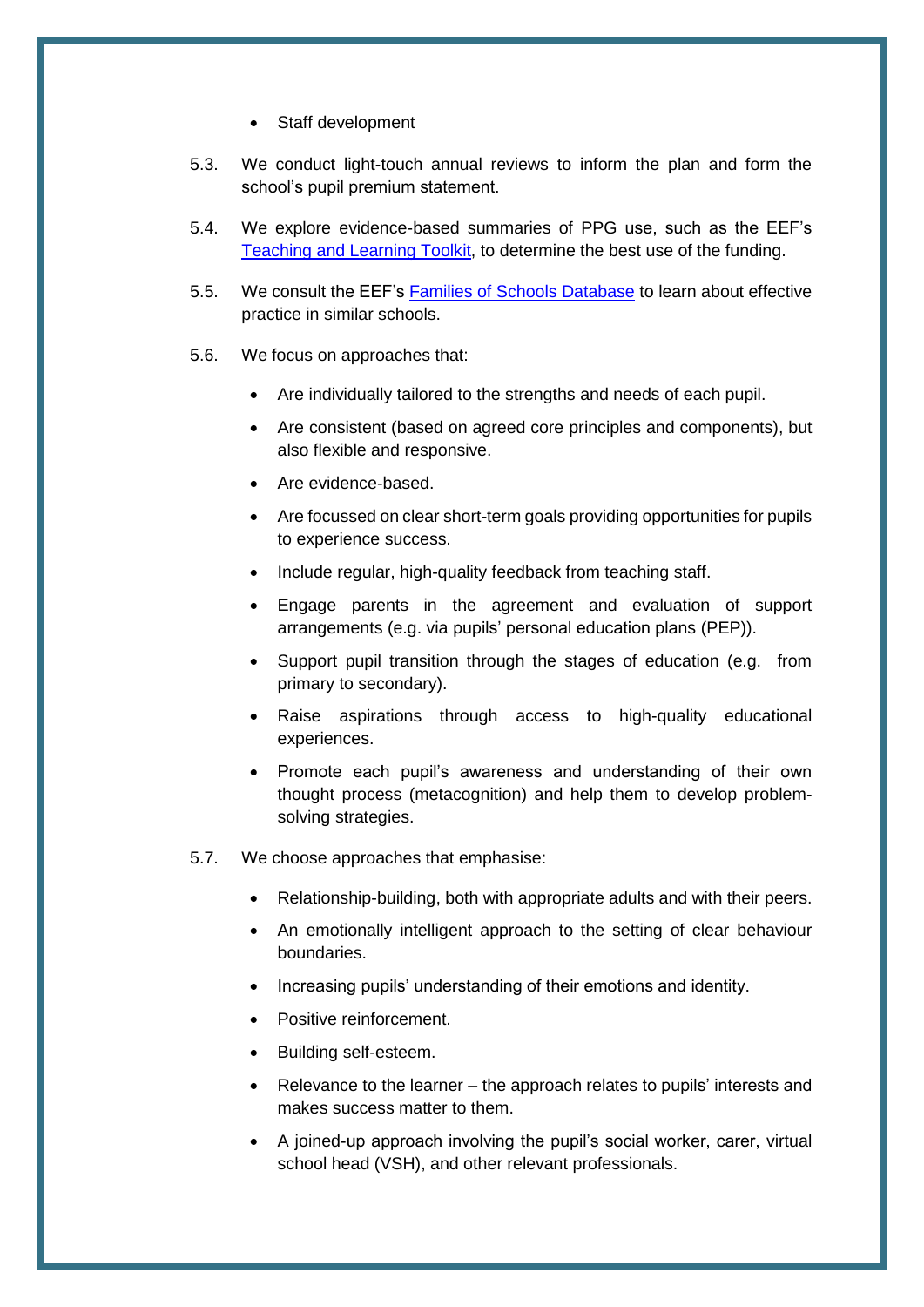A child-centred approach to assessment for learning.

#### <span id="page-6-0"></span>**6. A tiered approach to PPG spending**

- 6.1. We operate a tiered approach to PPG spending to ensure spending is both balanced and focussed. Spending priorities are as follows:
	- 1: Teaching
	- 2: Targeted academic support
	- 3: Wider strategies
- 6.2. Ensuring effective teaching in every classroom is the priority for PPG spending. To achieve this, we spend the PPG to support profession development
- 6.3. Evidence shows that targeted support has a positive impact and is a key component of effective PPG use. We spend the PPG on targeted support in the following ways:
	- Small group intervention
	- One-to-one support
- 6.4. Wider strategies are used to overcome non-academic barriers to success. We spend the PPG on the following wider strategies:
	- Behaviour support
	- Attendance initiatives

#### <span id="page-6-1"></span>**7. Use of the LAC and PLAC premiums**

- 7.1. The LAC premium is managed by the LA's designated VSH.
- 7.2. The premium is used to benefit a pupil's educational needs as described in their PEP.
- 7.3. To avoid any delays in providing support, the school works with the VSH to ensure that funding allocation is as simple as possible.
- 7.4. The LAC premium is used to facilitate a wide range of educational support for LAC.
- 7.5. The designated teacher and carers work with the VSH to gain a full understanding of each pupil's needs and determine how to use the premium to support each pupil effectively.
- 7.6. The designated teacher works with the VSH to ensure that all available funding is spent.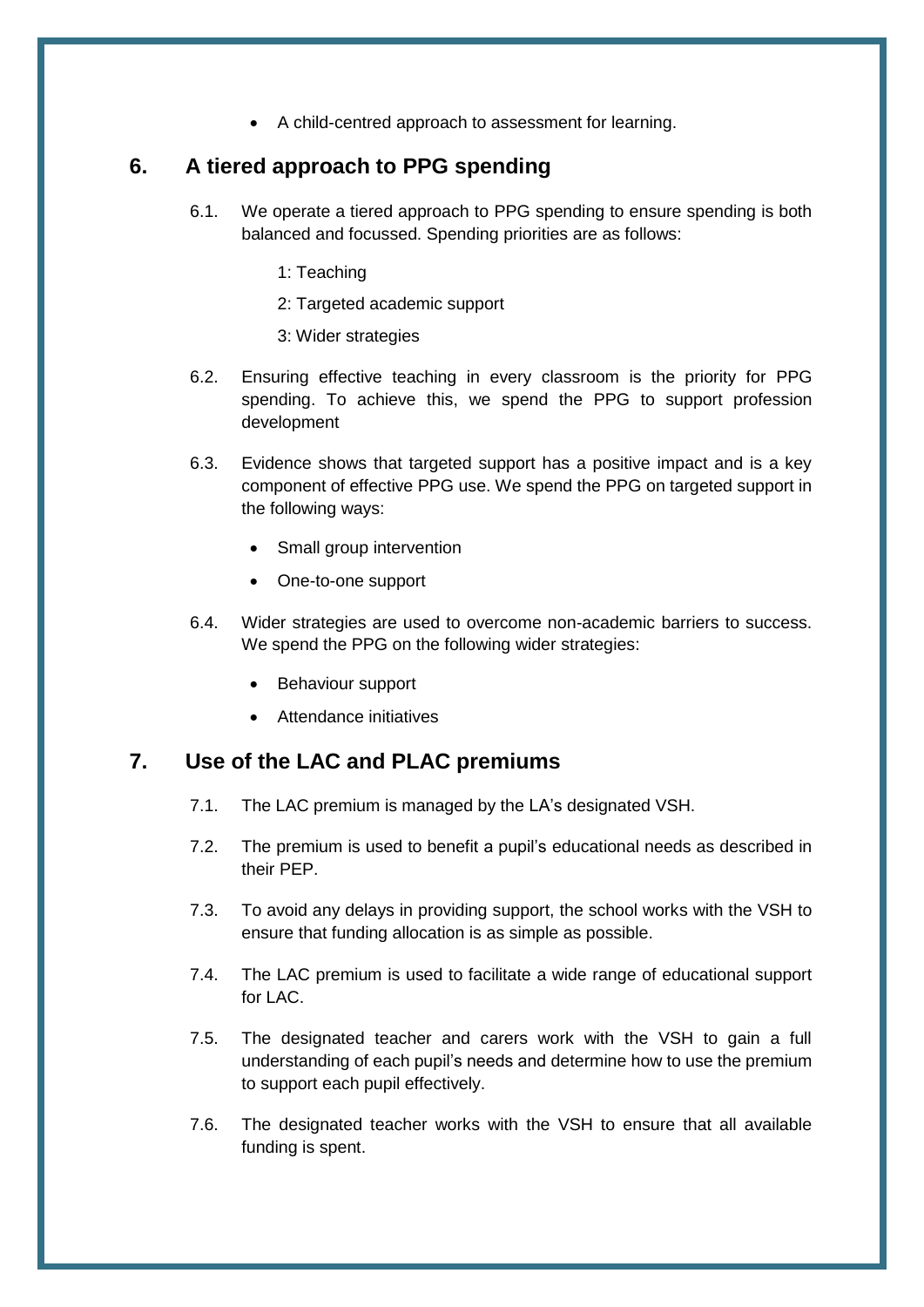- 7.7. PLAC premium is allocated directly to the school.
- 7.8. LAC premium and PLAC premium are not personal budgets for individual pupils; however, the VSH and the school may choose to allocate an amount of funding to an individual to support their needs.

## <span id="page-7-0"></span>**8. Example interventions**

- 8.1. We may utilise the following achievement-focussed interventions:
	- Providing one-to-one and small group work with experienced teachers to address pupils' specific knowledge gaps
	- Reducing class sizes to improve opportunities for effective teaching
	- Creating additional teaching and learning opportunities using TAs
	- Targeting English and maths teaching for pupils who are below agerelated expectations
	- Targeting pupils who require additional help to reach age-related expectations
- 8.2. We may utilise the following teaching-focussed interventions:
	- teaching development programme delivered by external experts
	- Weekly individual coaching sessions to support teachers
- 8.3. We may utilise the following wellbeing-focussed interventions:
	- One-to-one counselling sessions
	- Occupational therapy-based interventions
- 8.4. We may utilise the following communication-focussed interventions:
	- Vocabulary interventions for pupils with poor oral language and communication skills
	- Support for pupils to access a range of off-site trips and experiences

## <span id="page-7-1"></span>**9. Use of the service pupil premium (SPP)**

- 9.1. The SPP is provided to allow the school to give pastoral support to service children during challenging times and mitigate the negative impact of family mobility or parental deployment.
- 9.2. Pupils qualify for the SPP if they meet at least one of the following criteria:
	- They have a parent serving in the regular armed forces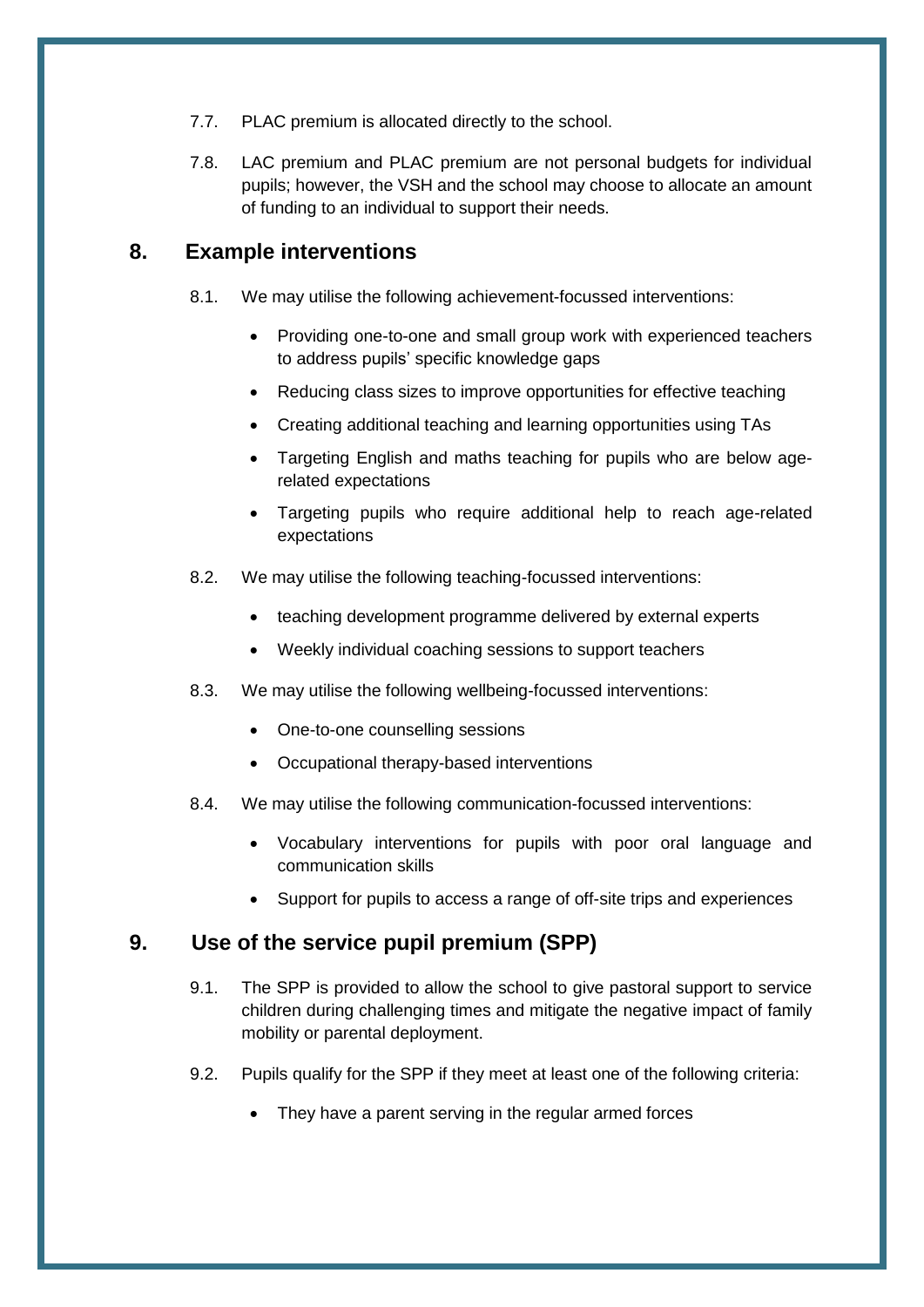- They have been registered as a 'service child' on the January school census at any point since 2015 (known as the 'Ever 6 service child measure')
- They have a parent who died whilst serving in the armed forces and the pupil receives a pension under the armed forces compensation scheme or the war pensions scheme
- They have a parent who is on full commitment as part of the full-time reserve service
- 9.3. The school does not combine the SPP with any other form of PPG.
- 9.4. SPP spending is accounted for separately to any other form of PPG.
- 9.5. The school may use the SPP for:
	- Providing pastoral support in the form of counselling, nurture groups, clubs, etc.
	- Improving the means of communication between the pupil and their deployed parent(s), such as introducing a 'video call club'.
	- Helping pupils to develop scrapbooks and diaries that can be shown to their parent(s) on their return.
	- Funding staff hours spent assisting the pupil when they join a new school as a result of a new posting.
	- School trips specifically for service children, such as military-specific trips that allow pupils to join a wider community and better understand the role their service parent plays.
- 9.6. The school does not use the SPP to subsidise routine school activities.

#### <span id="page-8-0"></span>**10. Accountability**

- 10.1. Individual targets are set for each pupil in receipt of the PPG and their progress towards achieving these targets is analysed at the end of interventions.
- 10.2. The progress of pupils in receipt of the PPG is regularly discussed with subject teachers.
- 10.3. Ofsted inspections will report on the attainment and progress of disadvantaged pupils in receipt of the PPG.
- 10.4. The school is held to account for the spending of the PPG through the focus in Ofsted inspections on the progress and attainment of the wider pupil premium-eligible cohort.
- 10.5. The school publishes its strategy for using the PPG on the school website.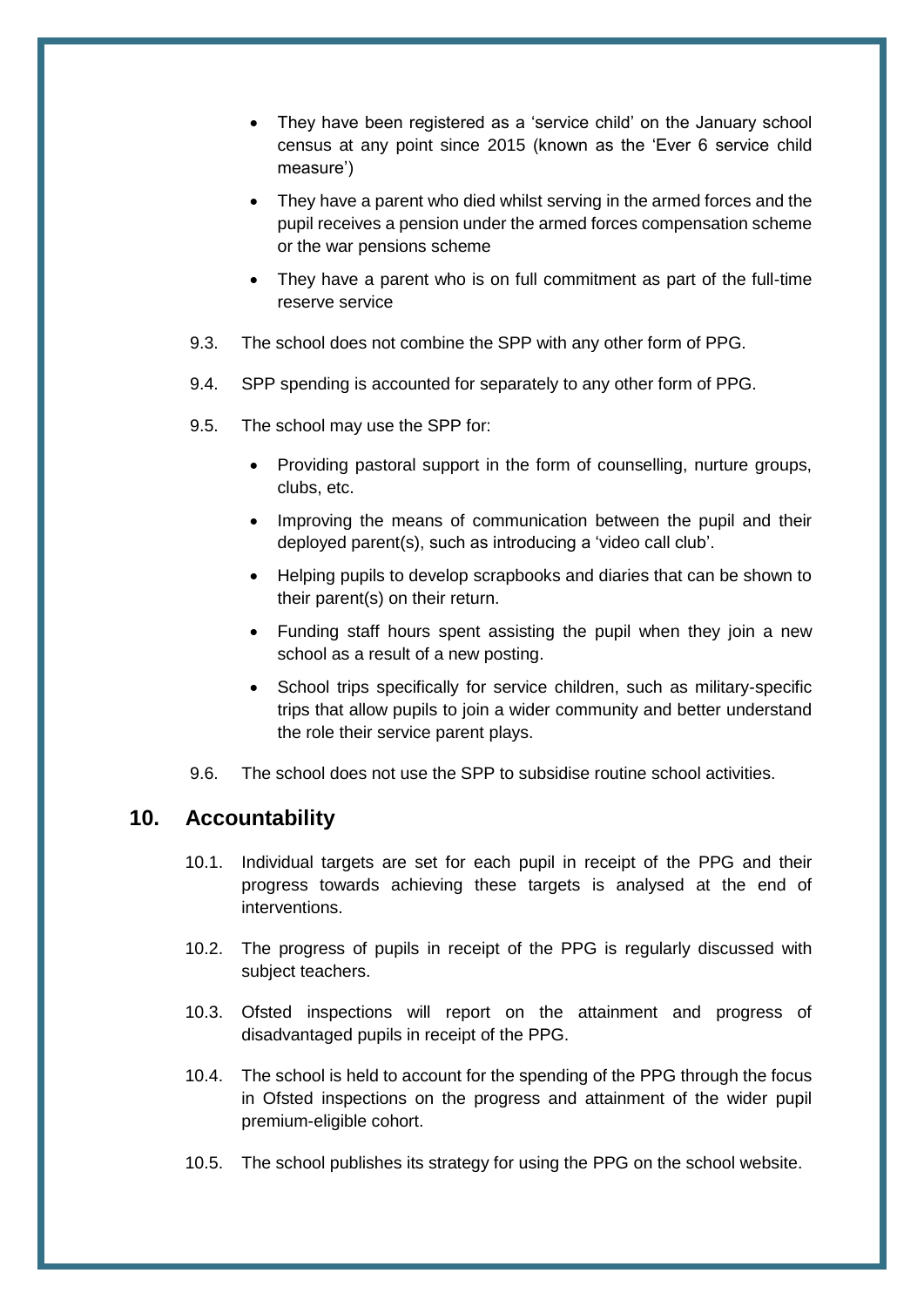10.6. The school publishes a link to the [school and college performance tables](https://www.compare-school-performance.service.gov.uk/) search tool, as well as the schools' individual performance tables page, on the school website.

## <span id="page-9-0"></span>**11. Reporting**

- 11.1. The headteacher reports annually to the governing board and parents regarding how effective PPG spending has been and what impact has been made.
- 11.2. The impact of PPG spending, in terms of improving educational outcomes and cost effectiveness, is monitored, evaluated, and reviewed by the **headteacher** and the **governing board**.
- 11.3. The EEF's [DIY Evaluation Guide](https://educationendowmentfoundation.org.uk/tools/diy-guide/getting-started/) is used to measure the impact of the school's spending.
- 11.4. Information regarding PPG spending is published on the school website.
- 11.5. For parents of pupils in receipt of PPG, details of the pupil's academic progress and behaviour are sent home in their reports. This information informs the development of additional or alternative strategies and interventions to further improve the attainment of these pupils.

## <span id="page-9-1"></span>**12. Pupil premium reviews**

- 12.1. If disadvantaged pupils are not meeting expected levels, or slow progress means they are failing to realise their full potential, the school will consider undertaking a pupil premium review to objectively evaluate the pupil premium strategy and identify ways to use the PPG more effectively.
- 12.2. If requested to do so by Ofsted, the LA, or the DfE, the school will commission a pupil premium review.
- 12.3. The school undertakes reviews in partnership with an experienced, independent system leader with a proven track record in improving outcomes for disadvantaged pupils.
- 12.4. The cost of the review reflects the DfE's guideline that says day rates for external reviews should reflect pay and expenses for a senior leader, including any costs incurred by their school to release them.
- 12.5. Where costs are prohibitive, the school considers the use of a joint review with local schools.
- 12.6. The school may pay an additional cost for the brokerage service providing the reviewer.
- 12.7. In advance of the review, the school completes sections 1-4 of the Pupil Premium Review Self-Evaluation Form available in the appendices.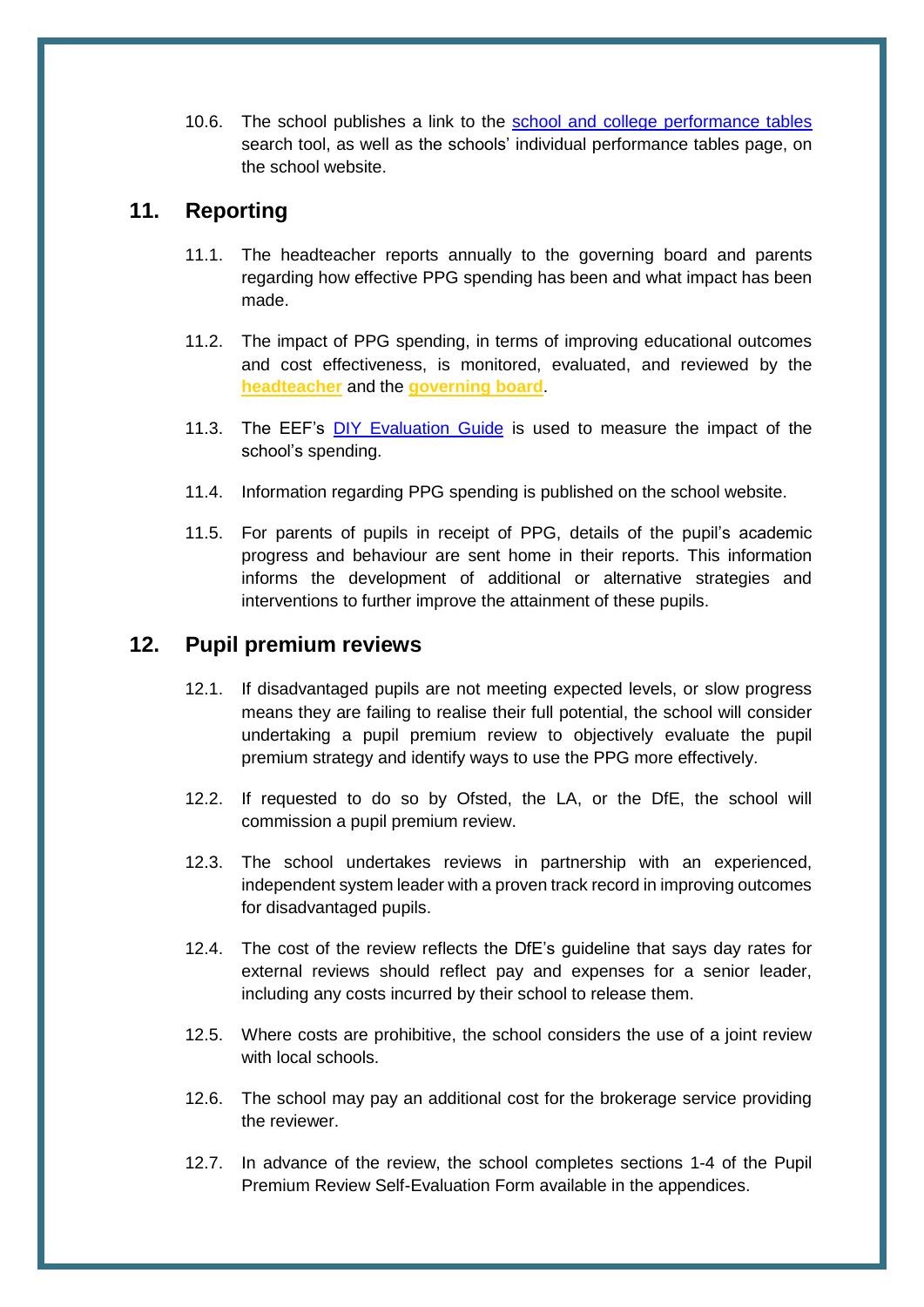12.8. At the end of the review, the school has an improved strategy and plans to implement it.

## <span id="page-10-0"></span>**13. Monitoring and review**

- 13.1. The headteacher and SENCO are responsible for reviewing this policy every two years.
- 13.2. The next scheduled review date is September 2022.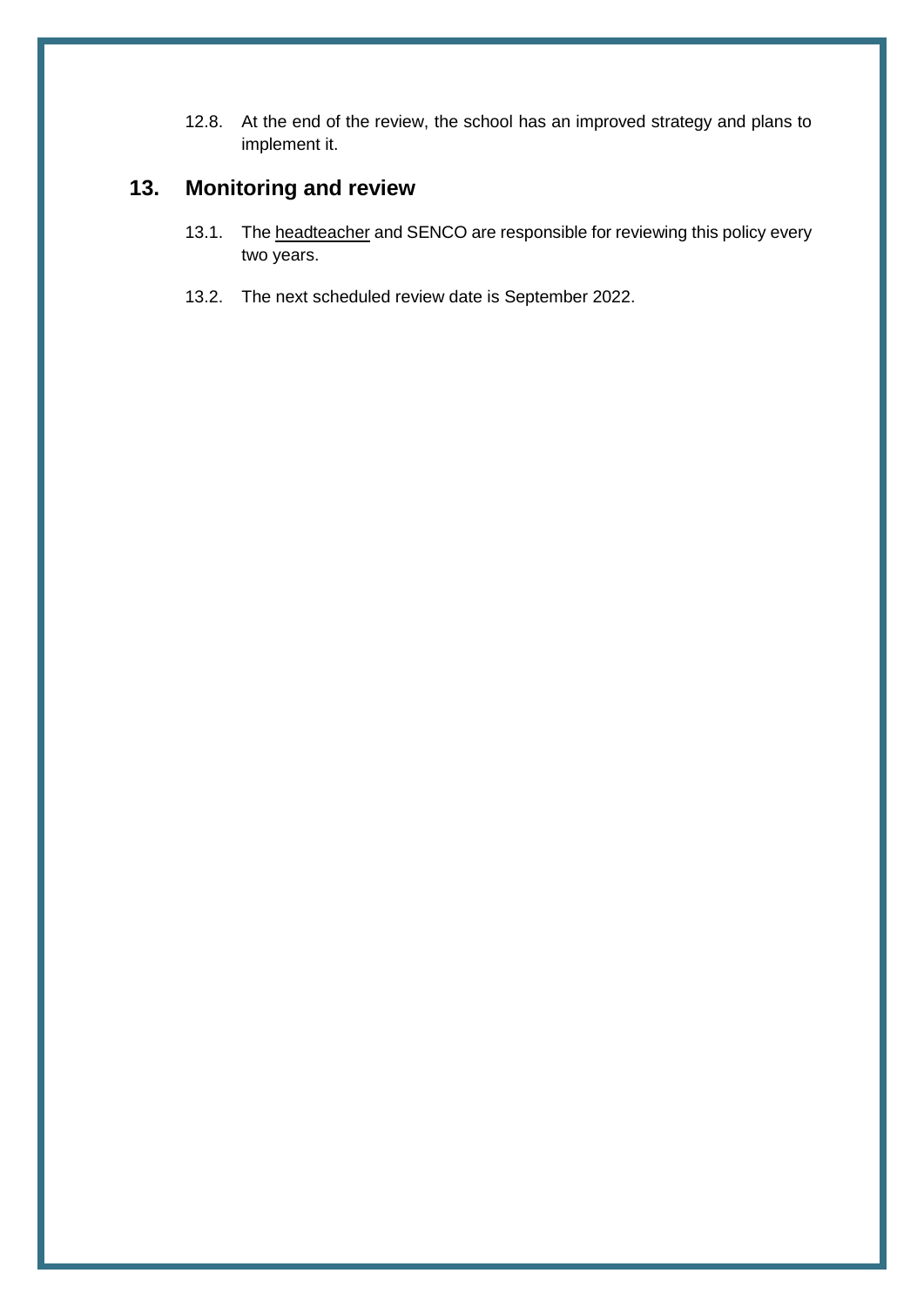## **Appendix 1 – Pupil Premium Reporting Langley Fitzurse Church of England School 2020-2021**

<span id="page-11-0"></span>

| <b>Funding information</b>                                                                                                                                                                                                                                                                                                                                                                                                                                                                                                                                                                                                                                                                                                                                                                                                                                                                                                                                                                                          |                        |  |  |  |
|---------------------------------------------------------------------------------------------------------------------------------------------------------------------------------------------------------------------------------------------------------------------------------------------------------------------------------------------------------------------------------------------------------------------------------------------------------------------------------------------------------------------------------------------------------------------------------------------------------------------------------------------------------------------------------------------------------------------------------------------------------------------------------------------------------------------------------------------------------------------------------------------------------------------------------------------------------------------------------------------------------------------|------------------------|--|--|--|
| Academic year                                                                                                                                                                                                                                                                                                                                                                                                                                                                                                                                                                                                                                                                                                                                                                                                                                                                                                                                                                                                       | 2020/21 Financial Year |  |  |  |
| Total number of pupils on roll                                                                                                                                                                                                                                                                                                                                                                                                                                                                                                                                                                                                                                                                                                                                                                                                                                                                                                                                                                                      | 94                     |  |  |  |
| Total number of pupils eligible for PPG                                                                                                                                                                                                                                                                                                                                                                                                                                                                                                                                                                                                                                                                                                                                                                                                                                                                                                                                                                             | 14                     |  |  |  |
| Amount of PPG received per pupil                                                                                                                                                                                                                                                                                                                                                                                                                                                                                                                                                                                                                                                                                                                                                                                                                                                                                                                                                                                    | £1,345                 |  |  |  |
| Total number of pupils eligible for SPP                                                                                                                                                                                                                                                                                                                                                                                                                                                                                                                                                                                                                                                                                                                                                                                                                                                                                                                                                                             |                        |  |  |  |
| Number of pupils eligible for LAC and<br><b>PLAC</b> premium                                                                                                                                                                                                                                                                                                                                                                                                                                                                                                                                                                                                                                                                                                                                                                                                                                                                                                                                                        | 4                      |  |  |  |
| <b>Total LAC and PLAC premium received</b>                                                                                                                                                                                                                                                                                                                                                                                                                                                                                                                                                                                                                                                                                                                                                                                                                                                                                                                                                                          | £2,345                 |  |  |  |
| <b>Total PPG received</b>                                                                                                                                                                                                                                                                                                                                                                                                                                                                                                                                                                                                                                                                                                                                                                                                                                                                                                                                                                                           | £28,210                |  |  |  |
| Summary of PPG spending in academic year                                                                                                                                                                                                                                                                                                                                                                                                                                                                                                                                                                                                                                                                                                                                                                                                                                                                                                                                                                            |                        |  |  |  |
| To support children academically and emotionally so that children will make at<br>least expected progress from their starting point.<br>Where appropriate, action curriculum opportunities i.e. equine, play and<br>$\bullet$<br>psychology therapy that support the needs of identified children.<br>To ensure all children have equity of provision for wider school experiences<br>To support families in purchasing specific school equipment/school uniform.                                                                                                                                                                                                                                                                                                                                                                                                                                                                                                                                                   |                        |  |  |  |
| Summary of spend and actions taken<br>In Class Teaching Assistant support - targeted intervention and cohort specific teaching:<br>£18,953.00<br>Free School Milk: £97.46<br>Online Learning Resources: Storytime magazine during Lockdown: £48.00, White Rose<br>Maths £120.00<br>First Access Music lessons: - piano - £172.42, drumming - £242.20, Ukulele - £90.75<br>Education Psychology Services: £250.00<br><u>lpads</u> : £3,679.00                                                                                                                                                                                                                                                                                                                                                                                                                                                                                                                                                                        |                        |  |  |  |
| <b>Outcomes</b><br>At the beginning of 20-21 in class support was restructured to develop adult class<br>teaching teams. The rationale for this were:<br>1. Targeted support was immediate and relevant, teachers had greater flexibility to<br>direct intervention within the daily class routines. Class intervention maps were<br>created to identify those children vulnerable to under achievement and provision<br>identified.<br>The relationship between adults within the class supported meant that adults<br>2.<br>running interventions were able to support in the application of skills within other<br>class learning, making targeted support purposeful and relevant.<br>This the main this worked well during the academic year. However, the impact of<br>Lockdown 3 and long term staff absence has limited the impact for this approach. Whilst<br>children have made progress attainment across the school, in maths and writing, in<br>particular are areas of school development for 21-22. |                        |  |  |  |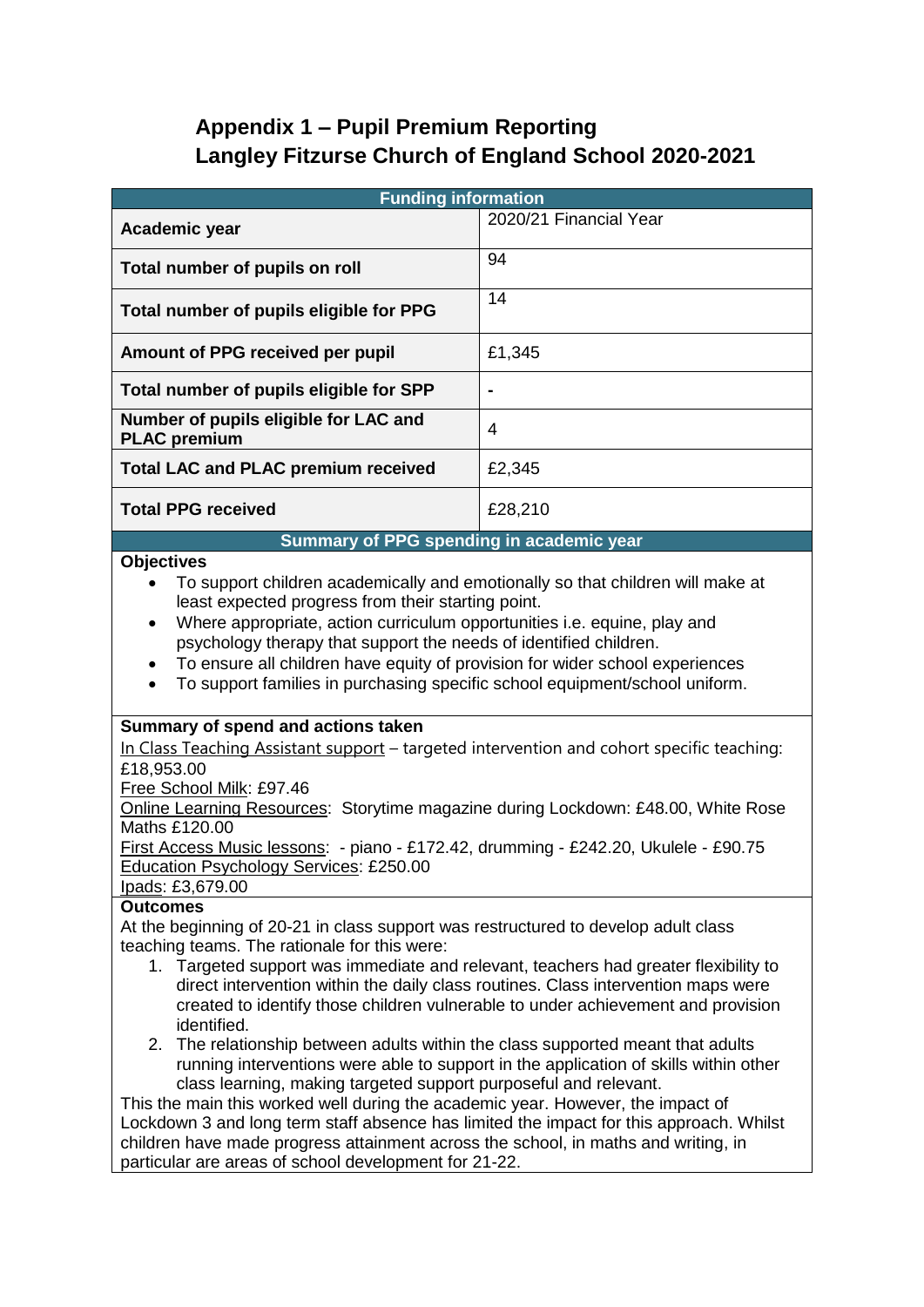Whilst no statutory assessment took place in 20-21, internal assessment and robust monitoring continued throughout.

## **Appendix 2 – Pupil Premium Reporting Stanton St Quintin Primary School 2020-2021**

| <b>Funding information</b>                            |           |  |  |  |
|-------------------------------------------------------|-----------|--|--|--|
| Academic year                                         | 2020-2021 |  |  |  |
| Total number of pupils on roll                        | 58        |  |  |  |
| Total number of pupils eligible for PPG               | 5         |  |  |  |
| <b>Amount of PPG received</b>                         | 6725      |  |  |  |
| Total number of pupils eligible for SPP               | 26        |  |  |  |
| <b>Amount of SPP</b>                                  | £8060     |  |  |  |
| Number of pupils eligible for LAC and PLAC<br>premium | 1         |  |  |  |
| <b>Total LAC and PLAC premium received</b>            | £2345     |  |  |  |
|                                                       |           |  |  |  |
| <b>Total PPG received</b>                             | £15,785   |  |  |  |
| Summary of PPG spending in academic year              |           |  |  |  |

#### **Objectives**

All our work through the pupil premium will be aimed at supporting children academically and emotionally so that children will make at least expected progress from their starting point.

At Stanton St Quintin Primary School, the resulting high level of in year mobility due to the trickle post nature of postings at Buckley Barracks, focusses Service Pupil Premium spend in providing targeted support to mitigate the effects of frequent changes of the school and the effects of separation from a serving parent deployed on operations.

This support for our service children within the school can vary from child to child. There is no one fixed model as to what it looks like in each class, however the underlying ethos is that the extra support mitigates the impact of frequent changes on all children. Fostering the skills of resilience, openness, adaptability, in particular the way new children settled into a new school/ class quickly and effectively are key to a child's all round development.

Pupil Premium resources may also be used to target able children on FSM to exceed age related expectations through providing opportunities for Able, Gifted and Talented activities.